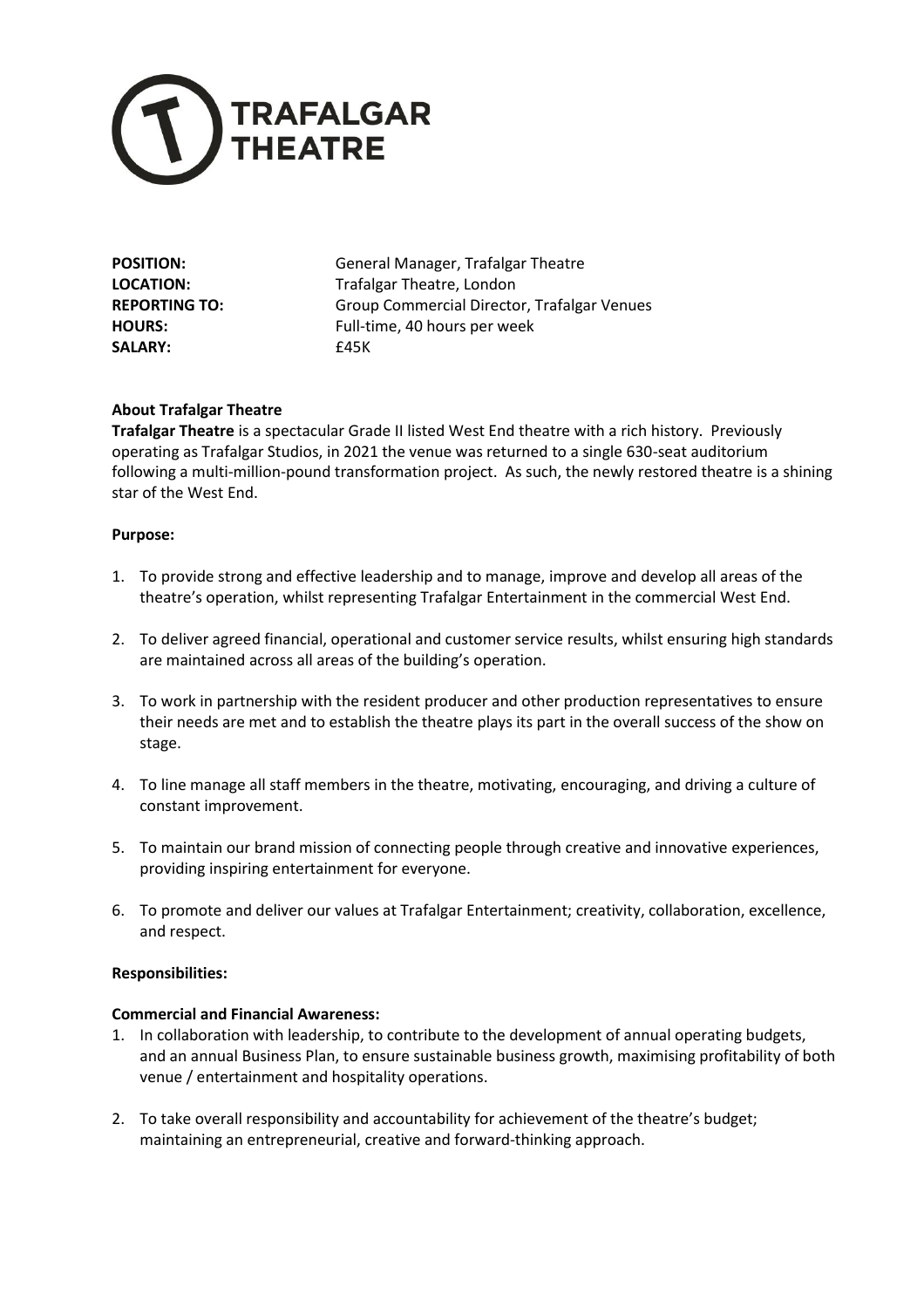- 3. To produce information accurately and effectively and distribute to relevant departments on time as required.
- 4. To collaborate with, and to maintain excellent relationships with suppliers whilst maintaining adequate stock levels to maximise profits and achieve budgeted spend per head.
- 5. To maximise income streams and work actively to promote the venue for hire estimating costs for hirers and profit margin.
- 6. To identify and develop merchandise possibilities and ticket promotions to increase revenue.
- 7. Compilation and distribution of financial reports to appropriate departments ensuring effective monitoring and feedback.
- 8. To monitor contra's and provide initial input ensuring relevant costs are charged on as appropriate to the resident producer or to hirers of the venue.
- 9. The accurate compilation and monitoring of weekly time sheets / spread sheets.
- 10. To source possible future hires to increase revenue and profile of venue.
- 11. Daily reconciliation and reporting, eliminating financial errors providing a base to forecast future profit and loss.
- 12. To monitor and work within the parameter of allocated budget to allow effective planning for future projects and ensuring costs are allocated to the correct cost centers.
- 13. Daily liaison with an appointed person to ensure correct reconciliation between stock and cash. To manage and reconcile the petty cash weekly ensuring a sufficient cash flow.

### **Customer Care:**

- 1. To be the senior point of contact for customers in the venue; responding as required to feedback, comments and complaints in line with agreed policies.
- 2. To respect customer needs, and to lead the team by example in providing excellent customer service, whilst maximising sales at the venue.
- 3. To liaise with Resident Producers, Company Managers and / or Production staff on a daily basis to ensure the smooth operation of the show.
- 4. To deal with all customer queries, complaints, and feedback as they arise, resolving the issues and following up as necessary in providing the customer with a positive experience.
- 5. To play an active role in development of a customer-centric culture within the building and amongst the resident team.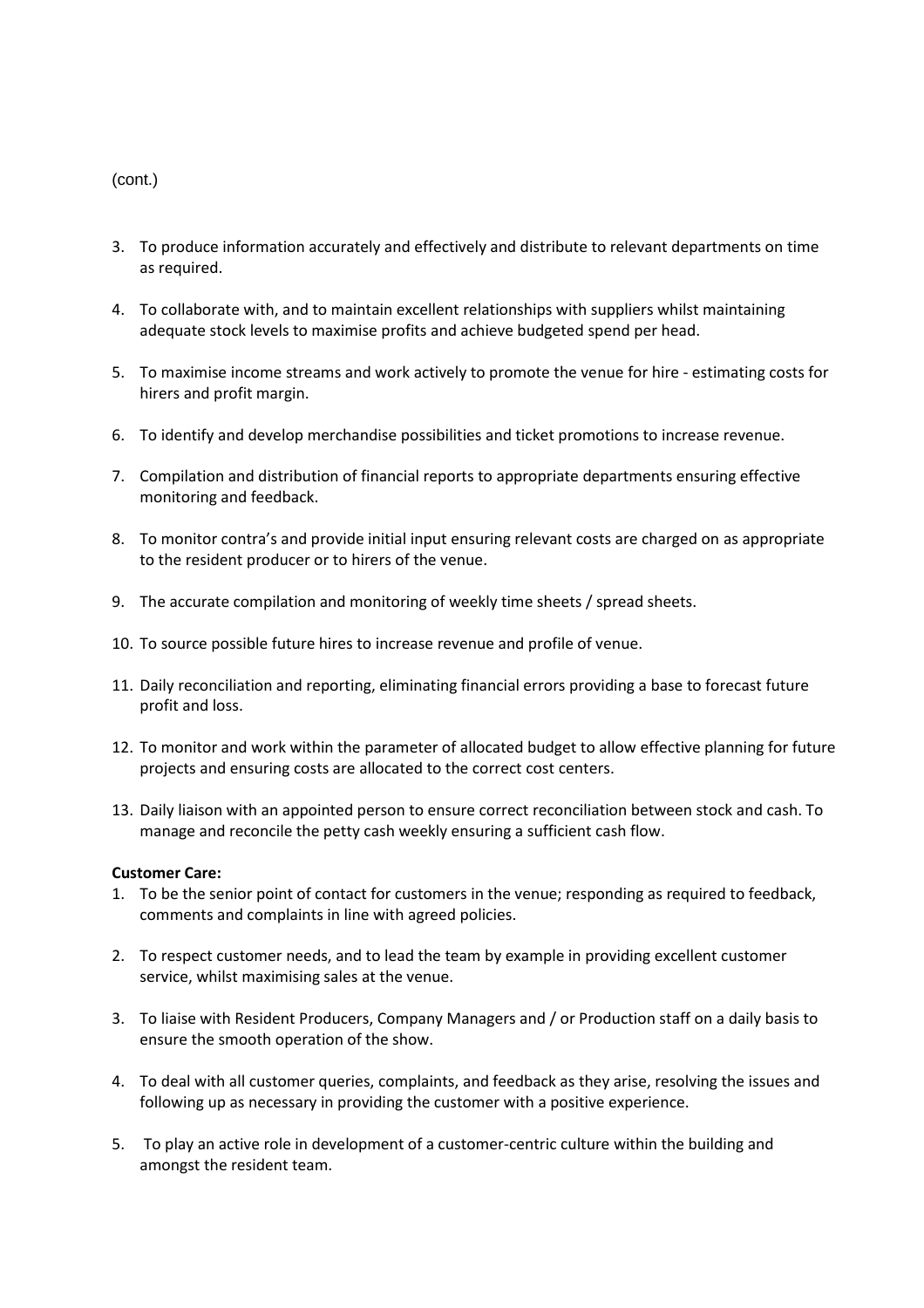## **Staff Management:**

- 1. To ensure staffing levels comply with mandatory requirements and to monitor and maintain staffing budgets and recharges in order to maximise retained revenue.
- 2. To implement and facilitate a framework for excellent communication and support throughout departments to develop synergy and sustain collaboration throughout the venue. To ensure staff welfare and respect is at the forefront; and to provide a safe working environment as part of the wider Trafalgar Theatres framework.
- 3. In conjunction with others, to ensure the theatre is safely cleared and checked at the end of the day and is safe and secure.
- 4. To provide and maintain accurate, up-to-date staff records.
- 5. To achieve, maintain and exceed standards through close monitoring and feedback using appraisal systems, identifying training requirements, encouraging personal development, and maximising overall efficiency in line with groupwide policies and procedures.
- 6. To promote and manage work experience candidates within the framework of appropriate legislation and educational goals.
- 7. To recruit in line with company policy and Job / Person Specifications to select suitable candidates, implementing a bespoke training schedule (as identified during recruitment process).
- 8. To ensure adequate staffing levels at points of sales and bars according to demand whilst ensuring licensing requirements are met.

### **Legal:**

- 1. To be aware of building access requirements and changing legislation which may affect all areas of the venue. To recommend improvements to senior management and implement on approval.
- 2. To ensure that the appropriate staff are trained to the required standard to comply with legal requirements and agreed union terms, including First Aid and Fire Evacuation Procedures.
- 3. To have an understanding of the terms and conditions of all insurance policies and ensure compliance.
- 4. To ensure the compliance of all Health and Safety Legislation as set out in the company Health and Safety Policy to minimise risk of injury and accidents; and to ensure that members of staff are adequately trained and understand their responsibilities in this regard.
- 5. To work within the guidelines of HR Policy and Procedures referring to the HR team as and when necessary, in order to ensure compliance with Employment Law.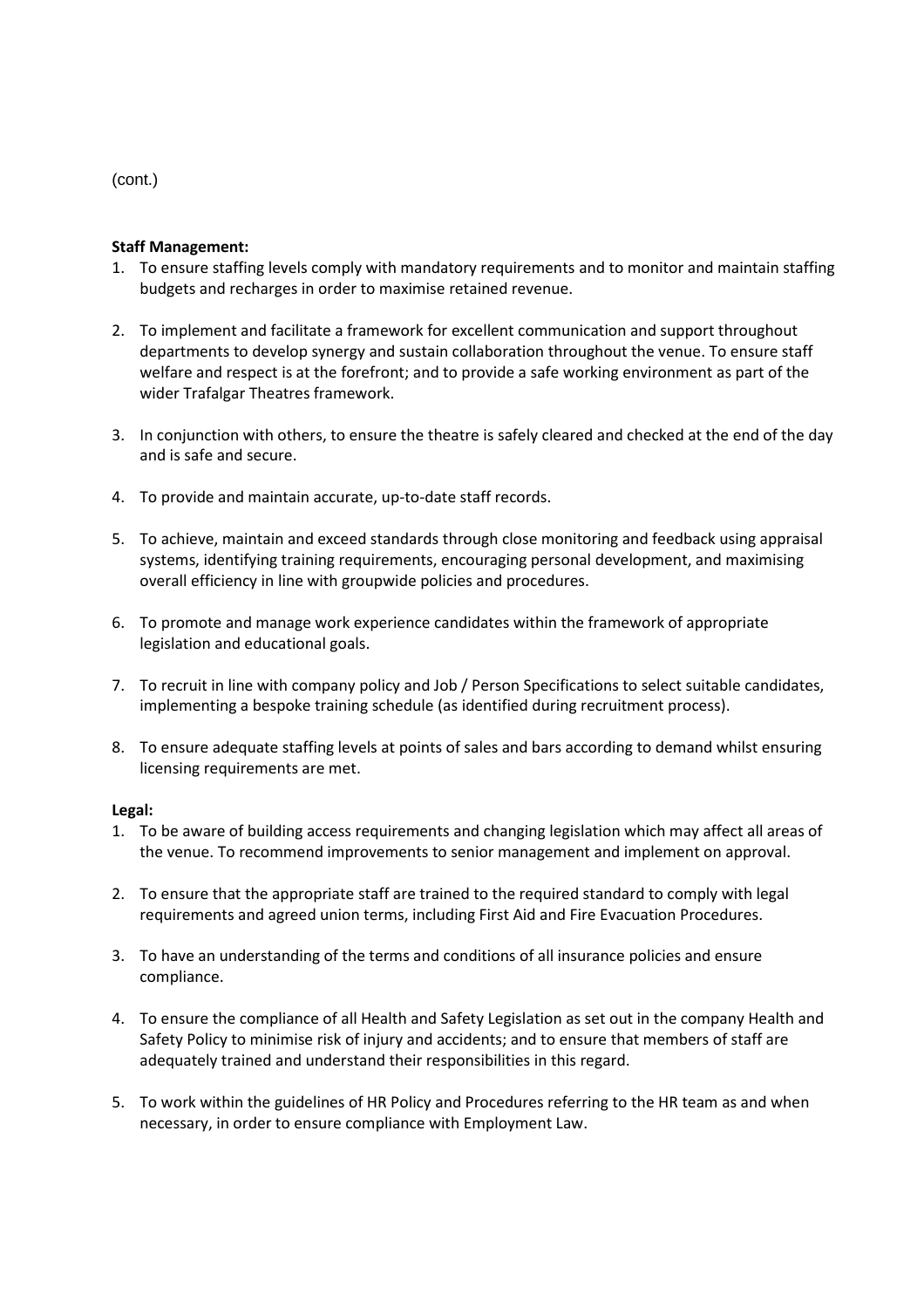- 6. To collaborate with regulatory authorities (including Police, Fire and Local Authorities) to comply with legislation and licensing requirements to maintain a safe and proper environment for customers and staff.
- 7. To develop a broad understanding of, and to ensure compliance with, regulatory and industry guidelines on risk management, including counter terrorism planning, major incident planning and to ensure that company guidelines and protocols are disseminated amongst the team.

## **Housekeeping & Maintenance:**

- 1. To ensure the building is cleaned to the agreed high standard and to address any deficiencies in cleaning standards as required.
- 2. To practice and achieve creativity in developing pro-active ideas to improve facilities and conditions for both staff and customers and to communicate to the Group Operations Director for action if appropriate within limits of various statutory bodies and landlords.
- 3. To ensure respectfully the safety of all persons and property within the building in order to reduce any potential risk or losses.
- 4. To collaborate with others to monitor and control all visiting contractors whilst on premises ensuring they remain compliant with Health and Safety Regulations and within defined budget.
- 5. To be aware of condition and fabric of building and to prioritise any necessary maintenance work required. To action works with approval via the Operations team and to monitor through to completion within budget.
- 6. To monitor pest control contracts to ensure minimum infestation.

### **Self-Management:**

- 1. To take full advantage of training courses offered within the company to stay abreast of latest information e.g. technology and become more effective in order to further self-development and achieve excellence
- 2. To ensure excellence sharing of best practice in all areas. Initiate ideas and suggestions. Experiment. Ask questions.

### **General:**

1. Such other duties as necessary, which are not defined within this document but necessary to ensure the smooth running of the theatre and aid the efficiency of the Company.

### **Key Skills & Knowledge**

**Essential**: